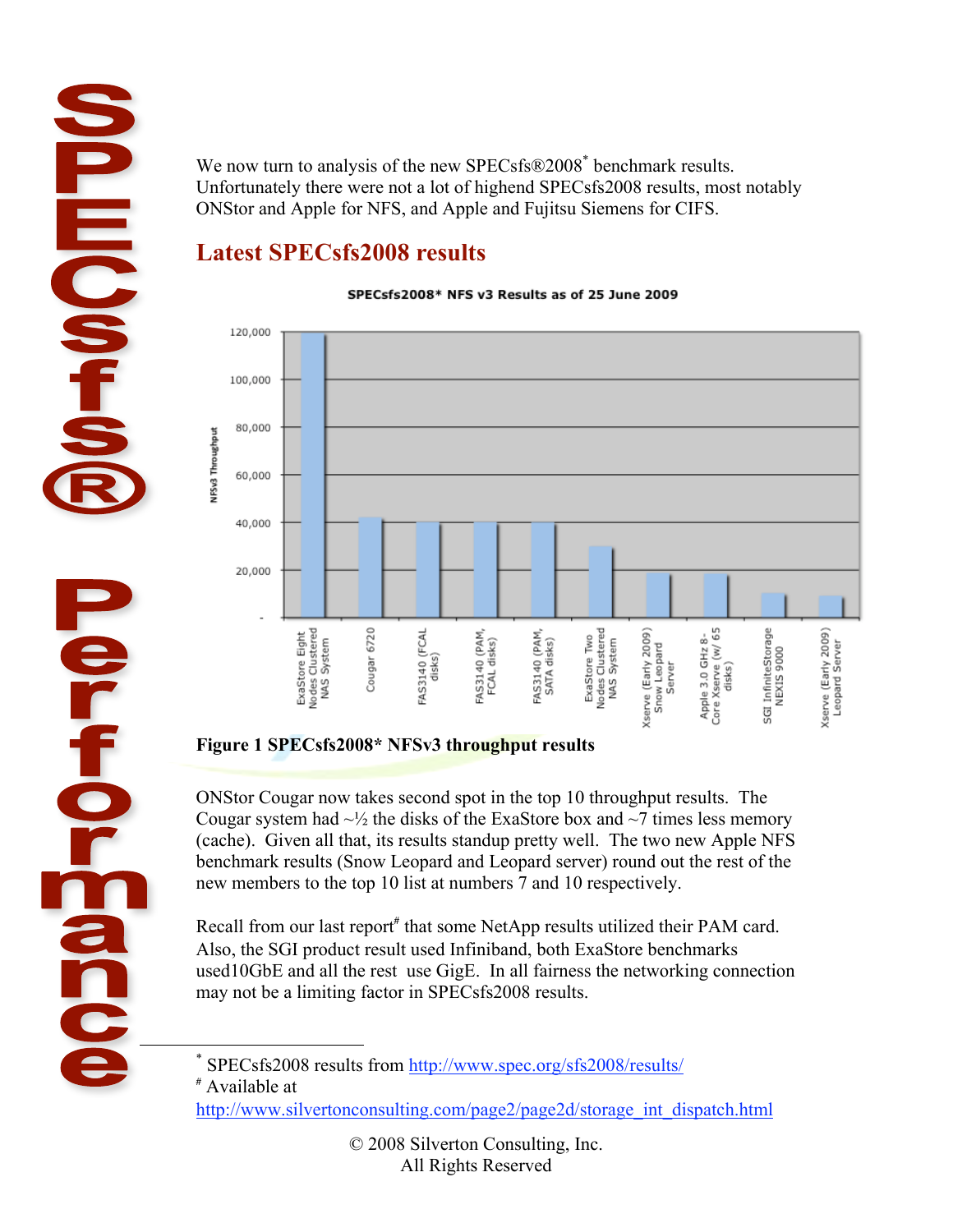

SPECsfs2008\* NFSv3 ORT results as of 25 June 2009

**Figure 2 SPECsfs2008\* NFSv3 ORT results**

As discussed last time for NFS ORT results, one can clearly see the advantage of NetApp's PAM with FC disks and yet, the new ONStor Cougar benchmark shows up at number 3, only  $~60$  microsec behind the NetApp/PAM result. The only other new showing was Apple's Snow Leopard server coming in at number 9.



© 2008 Silverton Consulting, Inc. Page 2 of 6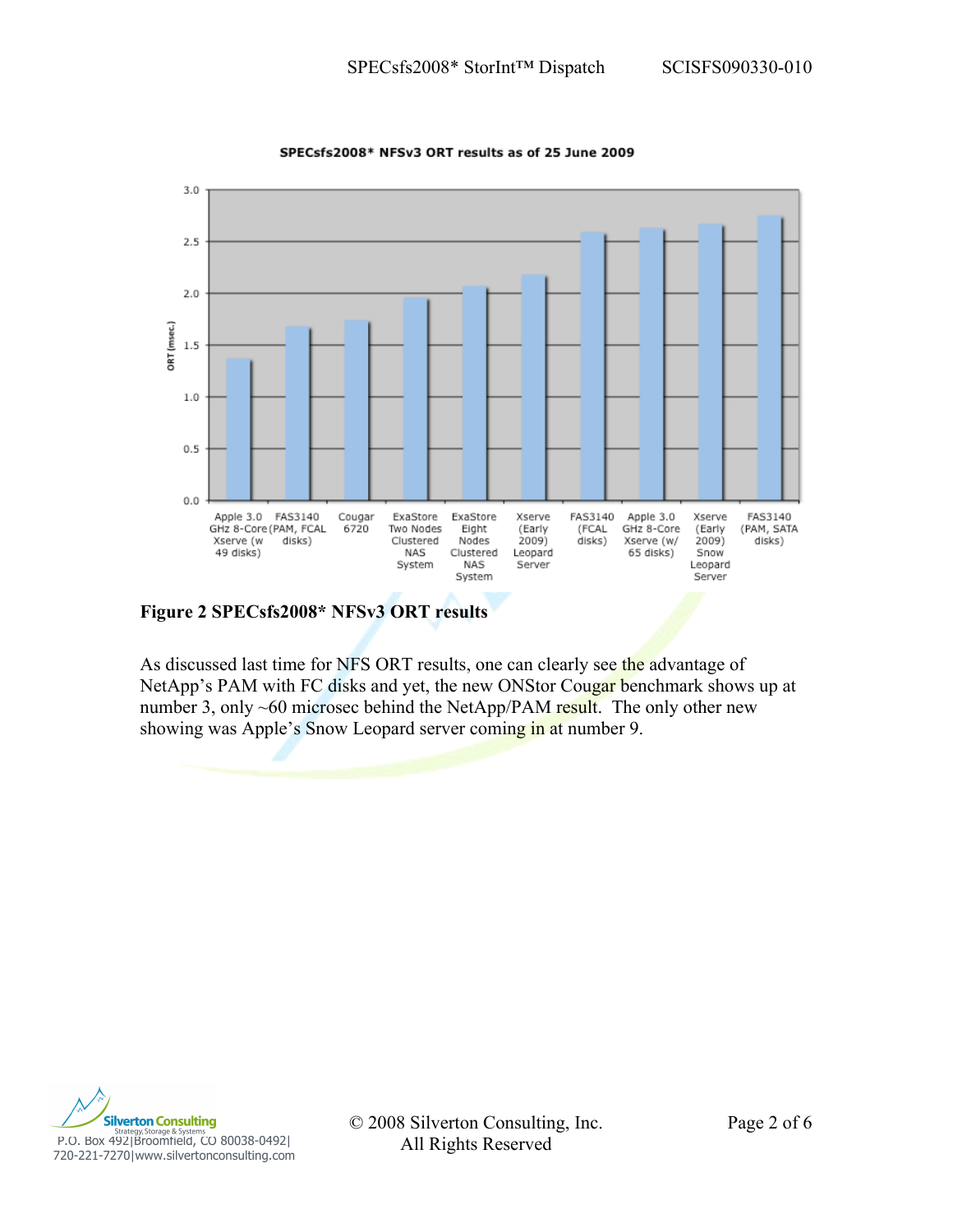Next we turn to CIFS results, the five new results have more than doubled SPECsfs2008 CIFS benchmarks. Recall the SGI is using Infiniband while all the others use GigE interfaces.



### **Figure 3 SPECsfs2008\* CIFS throughput results**

We suppose it's not surprising to see Apple's Snow Leopard leading the pack, coming in at the new #1 in CIFS throughput considering its market place but one would think others could do better. More impressive is that the Snow Leopard result used only 65 disks whereas the SGI result sported 242 disks  $(\sim 4X)$ . It's unclear to us whether this is the new Apple OEM of Sun ZFS file system at work here, but clearly Apple CIFS performance has improved significantly.



© 2008 Silverton Consulting, Inc. Page 3 of 6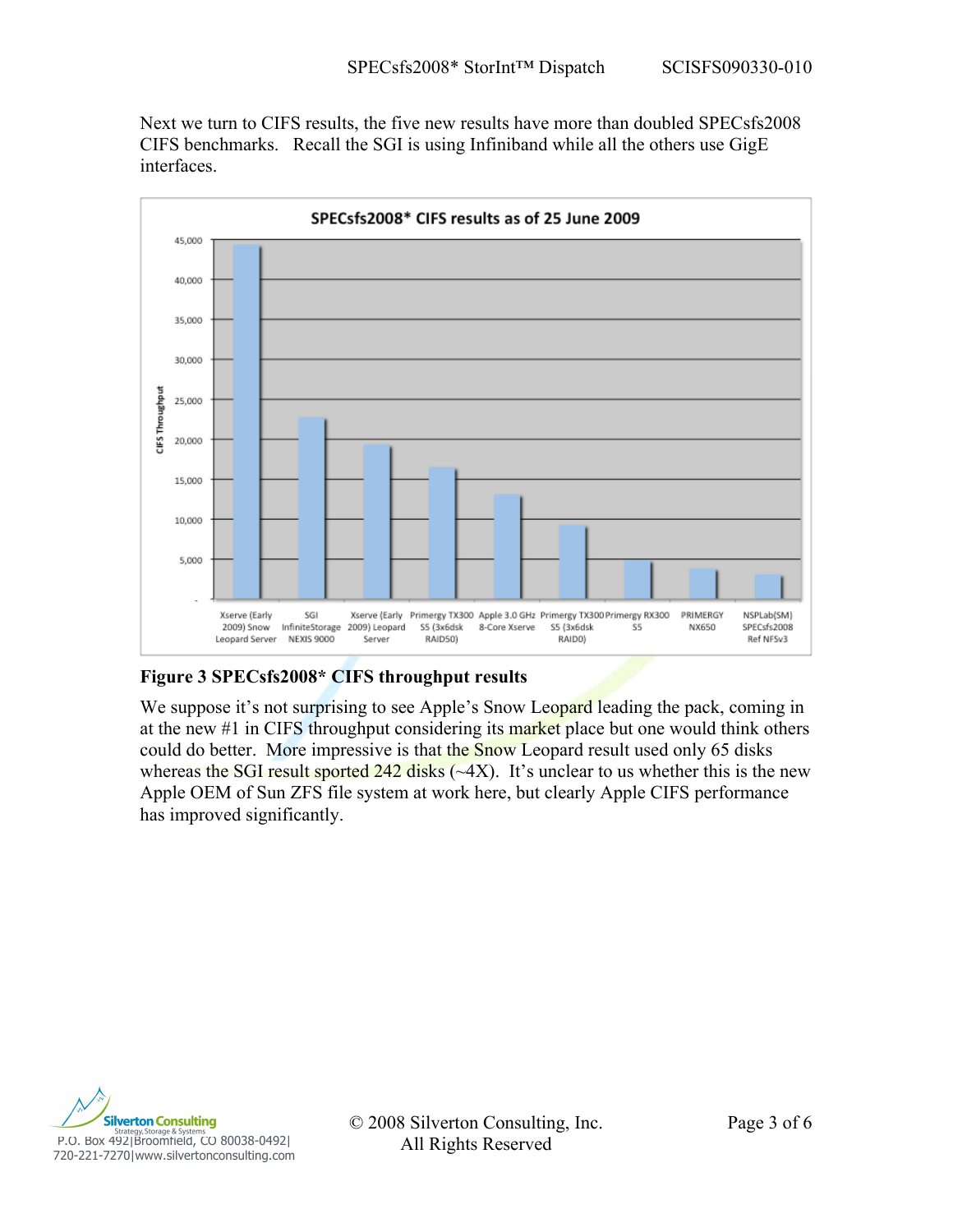

### **Figure 4 SPECsfs2008\* CIFS ORT results**

Once again, Apple shows up well in CIFS ORT results. Although, as best we can determine this #1 result was an early Leopard version (Mac  $\overline{OSX10.5.1}$ ) whereas the #3 result (using Mac OSX10.5.7) had a 2.93Ghz Nehalem processor. The other major difference was a dual port GigE card for the #1 result  $\overline{vs}$ . a 6-port GigE card in the slower version.



© 2008 Silverton Consulting, Inc. Page 4 of 6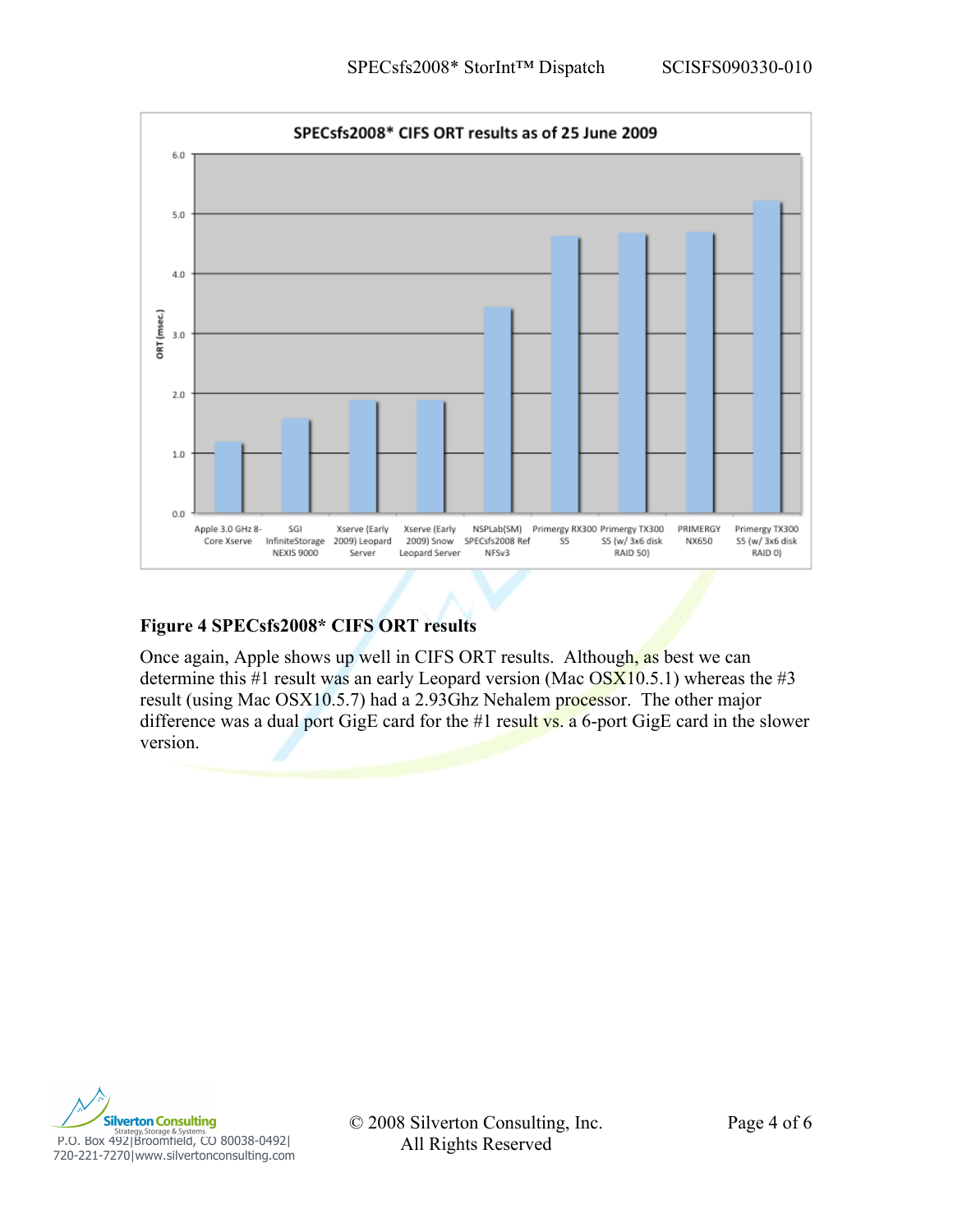

#### SPECsfs2008\* NFSv3 vs. CIFS with linear trend line, as of 21 December 2008

#### **Figure 5 SPECsfs2008\* CIFS vs. NFS throughput correlation**

We have discussed this in earlier reports but once again the results would support our contention that the CIFS protocol results in better throughput than NFSv3. As pointed out to me, a couple of provisos are warranted here, namely:

- NFS workloads are not readily comparable to CIFS in a number of dimensions not the least of which is that NFS is stateless and CIFS is state-full. Also, the relative proportions of the actual workloads don't exactly matchup, e.g. percentages for NFS read and write operations versus CIFS read\_andx and write\_andx operations are slightly different (NFS read@18% vs. CIFS read and x @ 20.5% and NFS write @10% vs. CIFS write and  $x(0.8.6\%)$ , file sizes are different, and all the remaining operations, which, to be fair, represent a significant majority of their respective workloads, are by definition, nigh impossible to compare. SPECsfs benchmarks for the two are implemented to reflect all of these differences.
- A majority of these results (3 of 5) come from the same vendor (Apple) and their great CIFS and/or poor NFS implementations may be skewing results.
- Only five subsystems have recorded results for both interfaces but the correlation looks pretty good for now.
- Normally, host operating system affects could skew these results but the SPECsfs2008 benchmarks emulate their own client side stacks for both protocols, thus negating any operating system affects.

Nonetheless, once again, considering that at the user level all specific protocol details result in emulating comparable end-user workloads, the results do show a significant advantage for CIFS (~2.4X) throughput over NFS.



© 2008 Silverton Consulting, Inc. Page 5 of 6